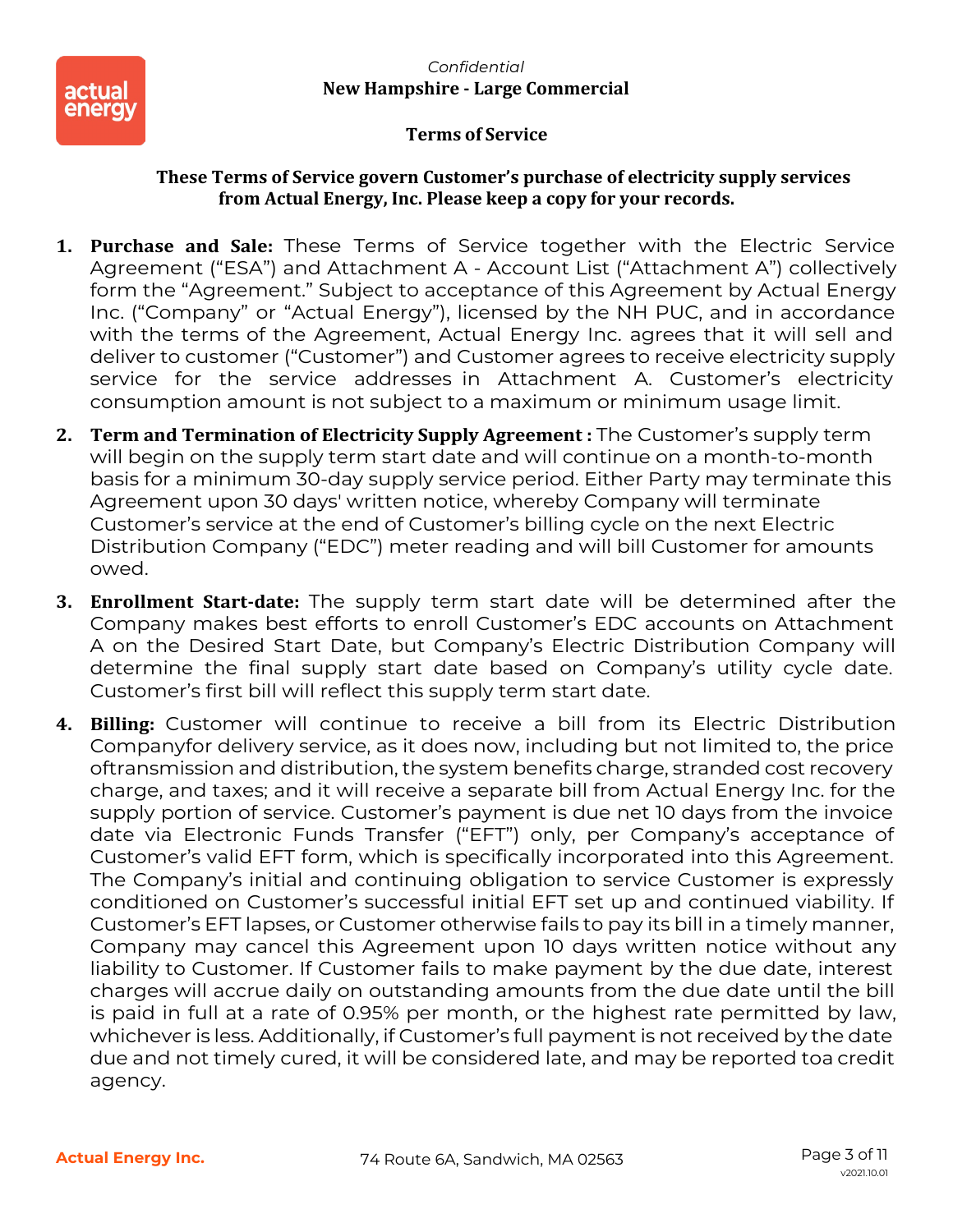

- **5. Customer Class Representation:** Customer warrants and represents that: (1) the aggregate demand of all accounts on Addendum A is greater than or equal to 20 kW, and (2) no account listed on Addendum A is classified as residential under NHPUC rules.
- **6. Contact Information: Company/EDC/Commission:** Customer may reach Company by (i) phone at 844-822-8825; (ii) email at customercare@actualenergy.com; or (iii) mail at 74 Route 6A Sandwich, MA 02563. Company's website is actualenergy.com. Customer agrees to accept notices in electronic format. Should Customer wish to change its preferred method of communication, Customer agrees to submit its request to Company in writing. For emergencies, outages, and equipment service, below is contact information for the Company's various LDCs: Eversource Energy (PSNH) at 876- 800-662-7764; Liberty Utilities at 1-800-375-7413; Unitil at 1-888-301-7700. For information or to file a complaint, please contact the Commission's Consumer Services and External Affairs Division of the Public Utility Commission at 1-800-852-3793.
- **7. Contract Rate and Pricing Structure:** Customer's electric service contract price (the "Purchase Price") is a variable price composed of a generation rate based on either the Real-Timeor Day-Ahead wholesalehourly Locational Marginal Price("RTLMP or DALMP") or a combination thereof plus all additional energy costs associated with serving the Customer including, but not limited to: Capacity, Renewable Energy Credits ("RECs") and similar state required renewable program costs, Line Losses, Ancillary Costs (such as system congestion, NCPC, wholesale transmission and distribution). In addition, the company charges a \$0.01/kWh fee. Capacity will be charged based on the Customer's ICAP tag as defined by the Utility/EDC, with service elements and pricing shown on Customer's monthly bill. Certain rate elements will be averaged into separate billing categories and adjusted from time to time as needed to match the Company's final costs to serve the Customer. The Company does not guarantee the Customer savings on their energy bill. The Purchase Price does not include increases in costs and charges which arise from, or relate to, any ISO adjustments, power pool or EDC program that is supplemented, amended or otherwise modified from time to time by a change in law(s). Any such costs are in addition to the Purchase Price and will be passed through to Buyer from Seller. Further, settlement costs in accordance with ISO-NE market rules, are the Customer's responsibility.
- **8. Customer Usage:** Customer's hourly kWh usage will be determined using Customer's actual hourly meter reading provided by Customer's Electric Distribution Company (EDC) when available, or the EDC standard load profile and a good faith Company estimate using Customer's historical usage data and other relevant information when Customer does not have an hourly meter, or EDC hourly information is not available. If Company receives actual data that varies substantially from Company's good faith estimate, Company will reconcile the estimated charges and adjust them as needed in subsequent invoices.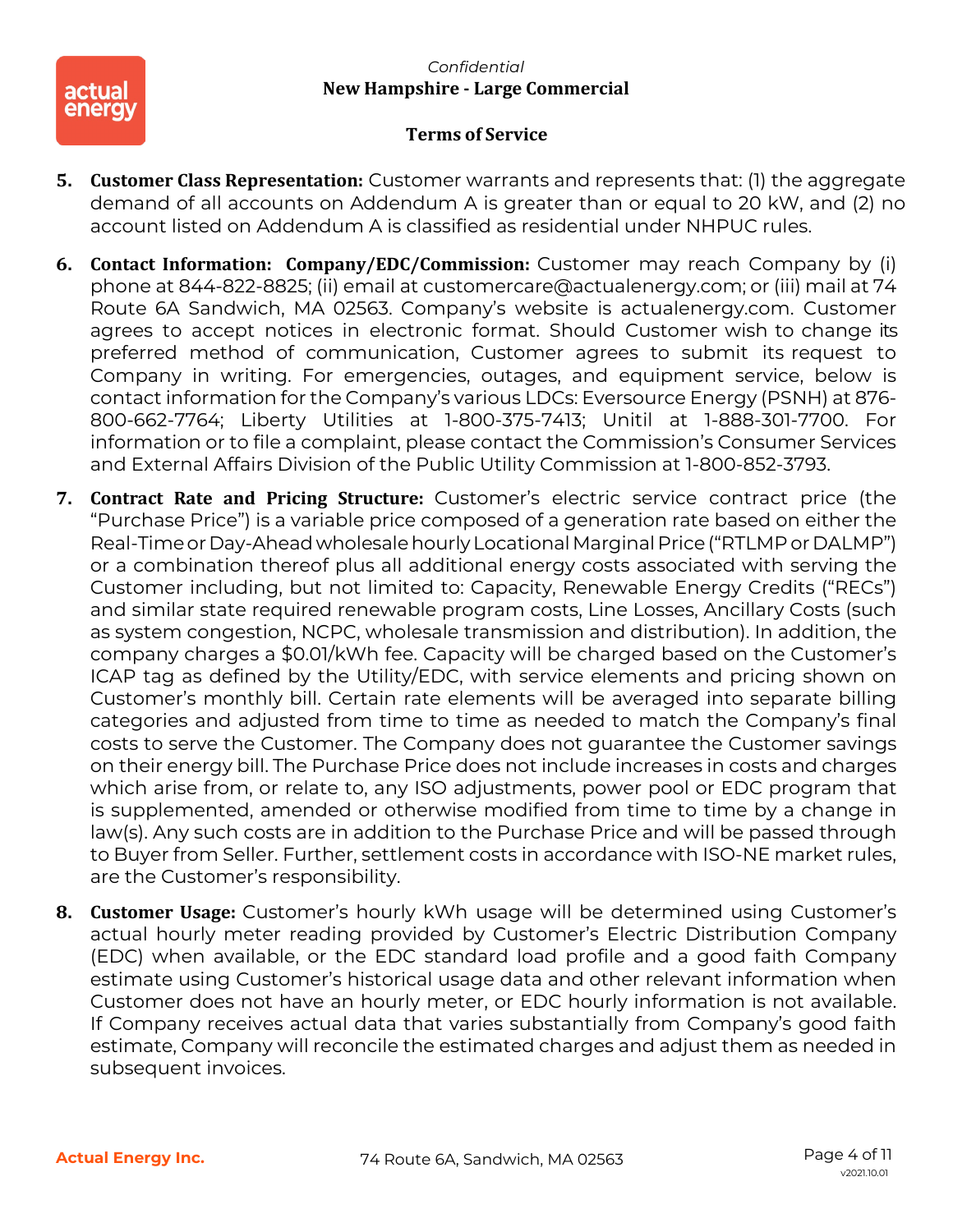

- **9. Risk Associated with Variable Rate:** Electricity prices may be subject to substantial volatility based on economic conditions, fuel prices, seasonal electricity demands, generatoroutages,weatherandother factors.Past results regardingparticularelectricity products are not necessarily an indication of future results. Electricity supplied directly through the ISO-NE administered energy markets can involve substantial direct and indirect costs, including but not limited to capacity and ancillary service costs, credit assurances, and NEPOOL and ISO expense assessments. In addition, participation in these markets may require processes such as Company and Customer load forecasting, scheduling, and settlement in accordance with ISO-NE market rules.
- **10. Credit Worthiness:** At any time, Company may require that Customer provide information to Company so that Company may evaluate Customer's creditworthiness. Counter- signed contract indicates Customer's credit approval.
- **11. Assurances:** If at any time during the Agreement, (i) Actual Energy Inc. has reasonable basis to believe Customer's creditworthiness or ability to perform obligations under this Agreement have become unsatisfactory; or (ii) any Financial Assurance held by Actual Energy Inc. has, in its reasonable discretion, become unsatisfactory, then ActualEnergy Inc. shall be entitled to request Customer provide Actual Energy with Financial Assurance (including replacement or additional replacement Financial Assurance); Customer shall have five (5) business days from such request to provide Actual Energy with the requested Financial Assurance. The posting or amount of any Financial Assurance hereunder shall be subject to any applicable Laws and any limitations imposed by such Laws.
- **12. Consent to Obtain Usage Data and Billing Information from EDC:** By executing this Agreement and/or accepting delivery of electricity under this Agreement, Customer authorizes Actual Energy to obtain, and its EDC to release, to Actual Energy for purposes related to account establishment, any Customer account information, including historicalusage information, interval data, account number, and payment history. Specifically, Customer consents to the release to Actual Energy, from its EDC, any meter data, including demand (kW), usage (kWh) and/or kVA data, at both the interval and summarylevel for all accounts and service addresses listed in Attachment A. Customer further authorizes Actual Energy to release confidential and other information to Customer's EDC necessary to enroll Customer, but Actual Energy will not release confidential customer information, except as otherwise permitted under PUC 2004.19, without written authorization from Customer, and a description of confidential customer information and any other information considered confidential by the CEPS. Further, by accepting the terms of service, the customer affirmatively consents to the utility sharing billing and payment information with the CEPS.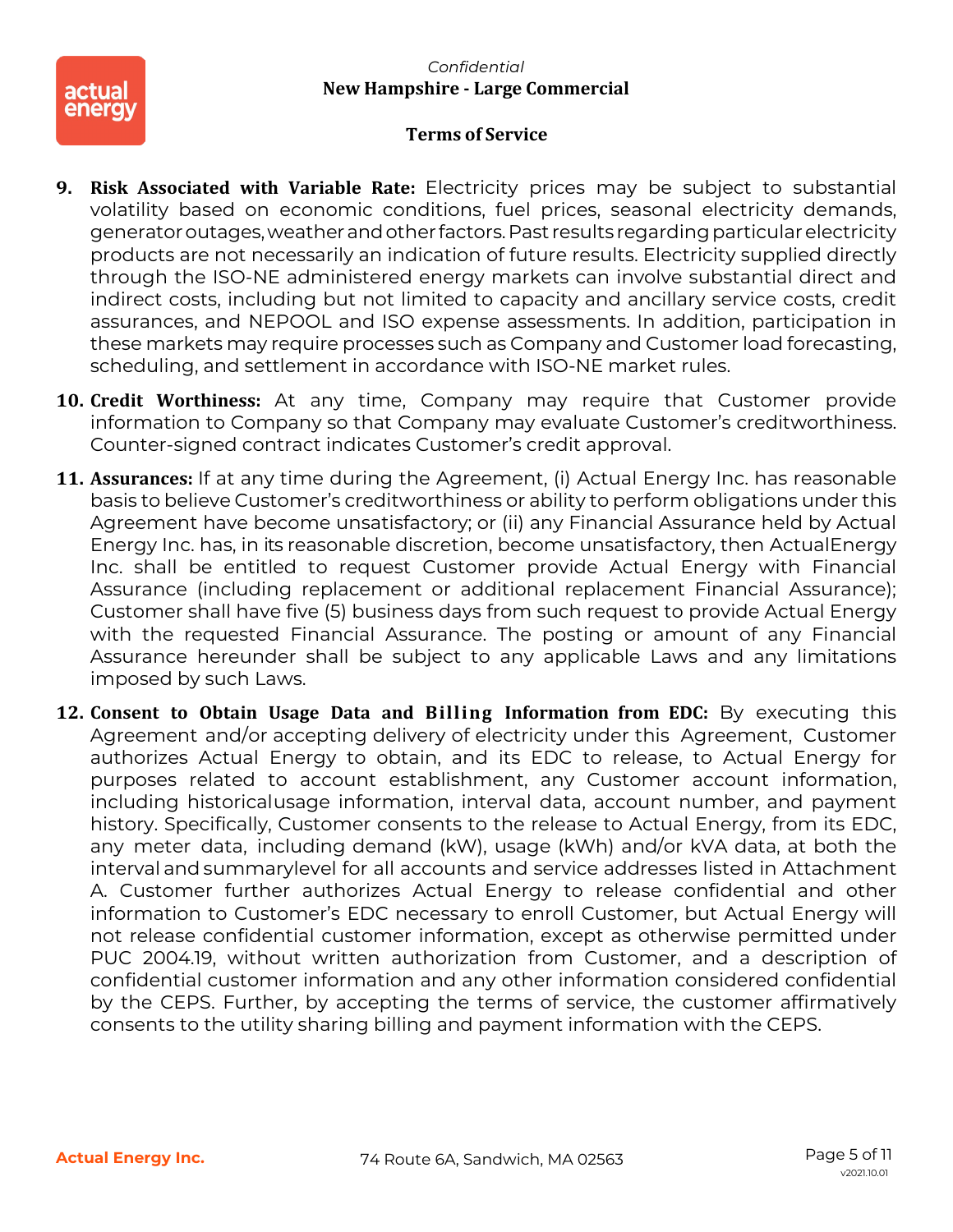

- **13. Notices:** Notices, correspondence, and address changes shall be in writing and delivered by regular or electronic mail, facsimile, or similar means or in person. Notice by facsimile, electronic mail or hand delivery shall be deemed to have been received on the date and time delivered (after 5 p.m. deemed received on next Business Day) and notice by overnight mail or courier are deemed received two Business Days after it was sent. All notices shall be provided to the person and addresses specified herein, or to such other person and address as a Party may from time to time specify in writing to the other Party.
- **14. Taxes:** "Taxes" shall mean all taxes and fees imposed on the purchase and sale of electric energy by any Governmental Authority. Customer will be responsible to pay, and indemnify Company for all Taxes hereunder (excluding Actual Energy's income taxes).
- **15. Force Majeure:** "Force Majeure" shall mean an event beyond the reasonable control of the Party claiming Force Majeure that could not have been prevented by the exercise of due diligence. If either Party is rendered unable by Force Majeure to carry out, in whole or part, its obligations under this Agreement, such Party shall give notice and provide full details of the event to the other Party in writing as soon as practicable after the occurrence of the event. During such Force Majeure period, the obligations of the Parties (other than the obligation to make payments then due or becoming due with respect to performance prior to the event) will be suspended to the extent required. The Party claiming Force Majeure will make all reasonable attempts to remedy the effects of the Force Majeure and continue performance under this Agreement with all reasonable dispatch; provided, however, that no provision of this Agreement shall be interpreted to require Company to deliver, or Customer to receive, electric energy at points other than the delivery point(s). Force Majeure shall not include Customer's economic loss (e.g., Customer's loss of market(s) or supply chain(s)).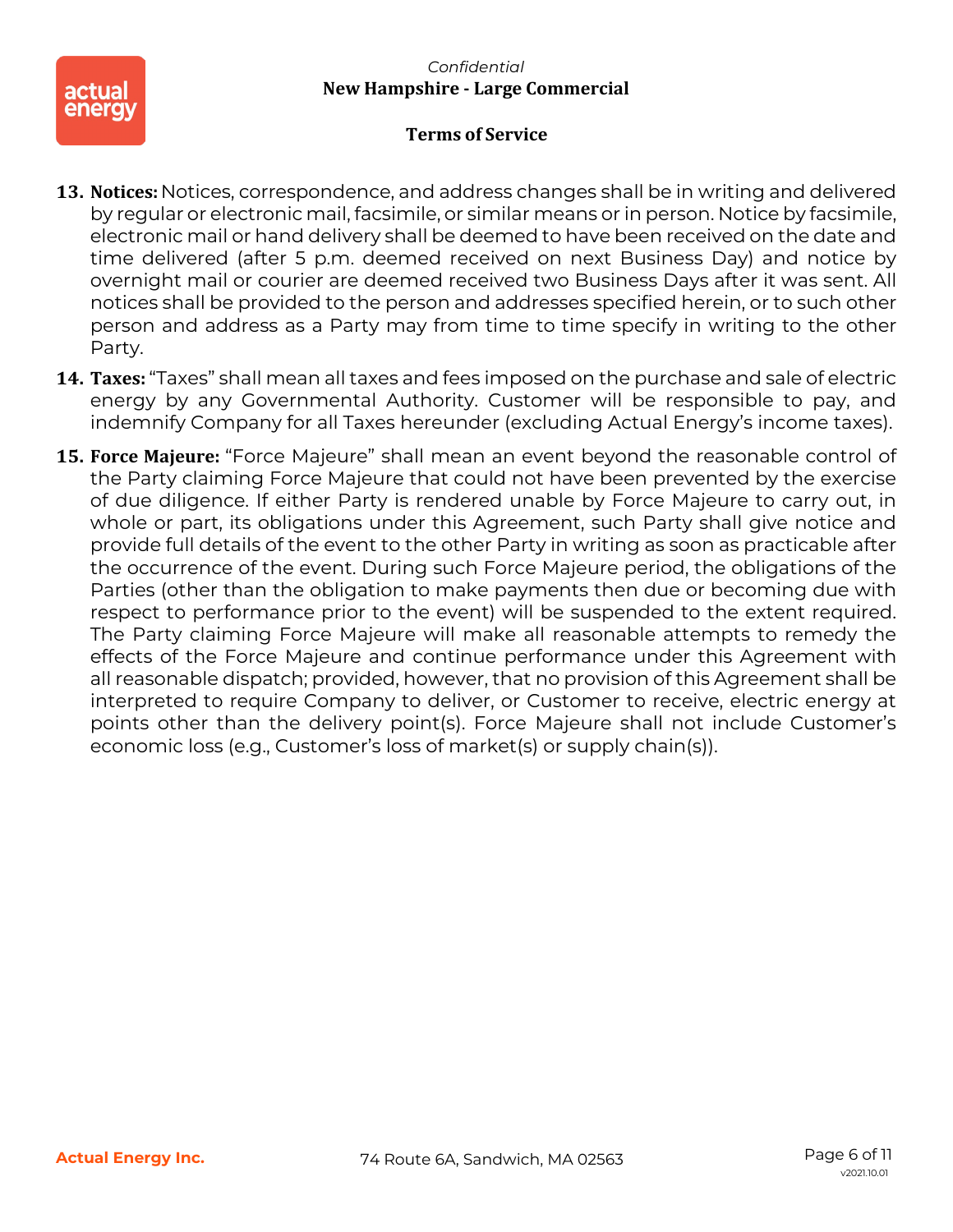

- **16. Events of Default:** "Event of Default" means, with respect to a Party alleged to have taken or been affected by any of the actions set forth below in this section (the "Defaulting Party"): (a) the failure by the Defaulting Party to make, when due, any payment required under this Agreement if such failure is not remedied within five (5) Business Days after written notice of such failure is given to the Defaulting Party by the other Party ("Non-Defaulting Party"), or (b) any material information or representation or warranty made or presented by the Defaulting Party in this Agreement and/or any attachment to this Agreement, and Actual Energy's Customer Service Application Form proves to have been false or misleading in any material respect when made or ceases to remain true during the Term; or (c) the failure by the Defaulting Party to perform any covenant set forth in this Agreement and for which a remedy is not provided herein and such failure is not excused by the other Party in writing or by Force Majeure or cured within five (5) Business Days after written notice thereof to the Defaulting Party; or (d) the failure of the Defaulting Party to provide Performance Assurance in accordance with the Credit Worthiness and Assurances Sections above; (e) the Defaulting Party: (1) makes an assignment or any general arrangement for the benefit of creditors or (2) otherwise becomes Bankrupt or Insolvent. It will not be an Event of Default and no Termination Payment will be due if Customer discontinues service at a facility prior to the End Date due to the sale or closure of the facility, but only if Customer provides at least thirty (30) days' prior written notice and an accurate Customer forwarding address and other evidence required by Company that Customer no longer occupies the facility.
- **17. RemediesUponanEventof Default:**If an Event of Default occurs, after any cure periodshave expired or if such Event of Default has not been cured in a timely fashion for any reason, upon such date, the Non-Defaulting Party shall have the right to terminate this Agreement effectively immediately and terminate all accounts hereunder and/or suspend performance without liability.
- **18. Limitation of Liability:** For breach of this Agreement, the liability of the Defaulting Party shall be limited as set forth in this Agreement, and all other damages or remedies hereby are waived. If no remedy or measure of damages is expressly provided, the liability of the defaulting party shall be limited to direct actual damages only and all other damages and remedies are waived. In no event shall either party be liable to the other party for consequential, incidental, punitive, exemplary or indirect damages in tort, contract, or under an indemnity provision herein.
- **19. Indemnification:** Except as limited in the Limitation of Liability Section herein, each Party will indemnify, defend and hold harmless the other Party, its officers, agents, and employees from any claims, damages and actions of any kind arising from personal injury including without limitation, death, tangible property damage or any other damages arising from or out of any event, circumstance, act or incident occurring or existing with respect to the electricity provided pursuant to this Agreement while title to such electric energy shall be deemed to vest in Customer upon transfer from the EDC at the delivery point(s) on Attachment A.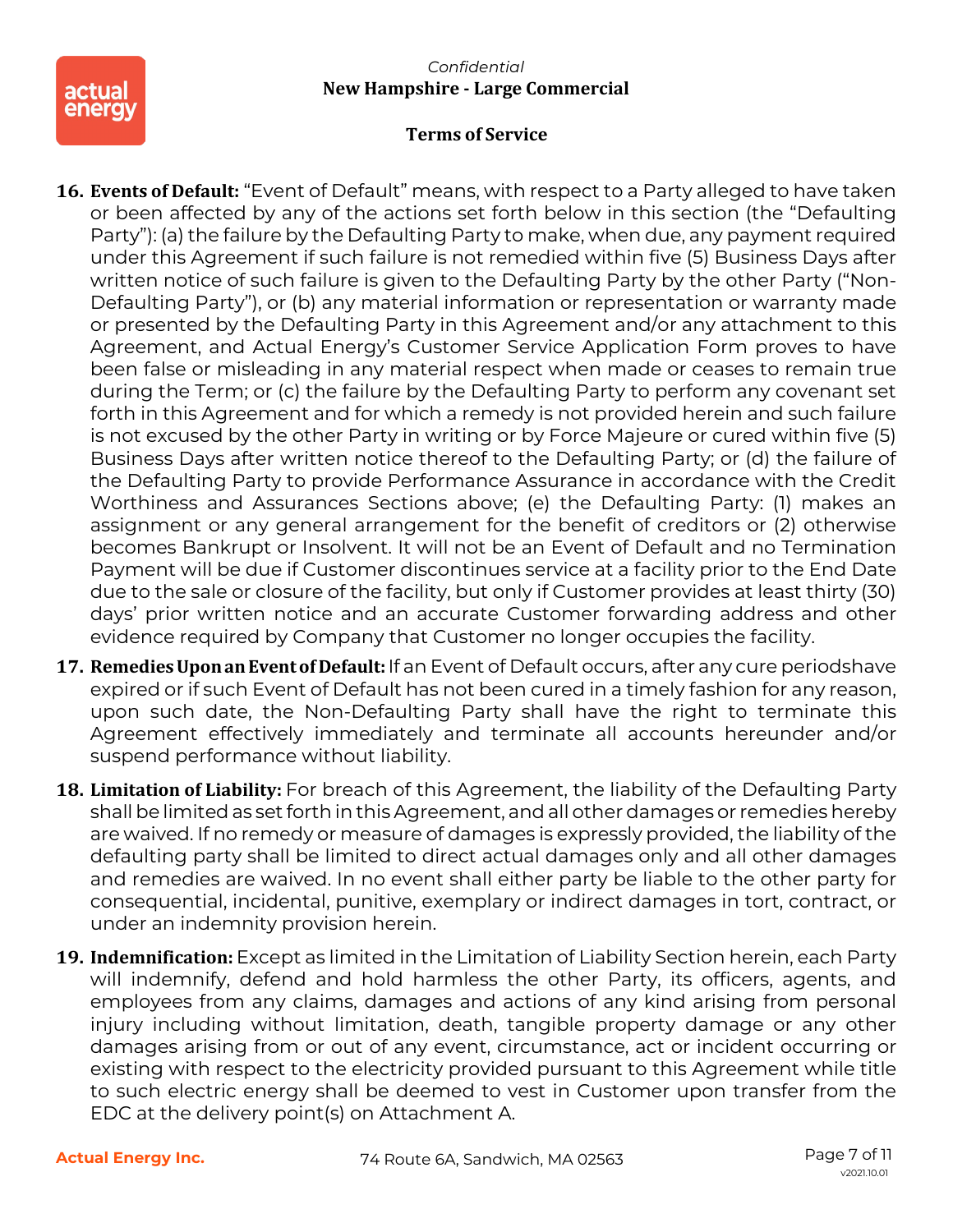

#### *Confidential* **New Hampshire - Large Commercial**

# **Terms of Service**

**20. Representations and Warranties:** As a material inducement to entering into this Agreement, each Party, represents and warrants to the other Party: (a) it is duly organized, validly existing and in good standing under the laws of the jurisdiction of its formation and is qualified to conduct its business in those jurisdictions necessary to perform this Agreement; (b) it has all regulatory authorizations, permits and licenses necessary for it to legally perform its obligations under this Agreement; (c) the execution, delivery and performance of this Agreement are within its powers, have been duly authorized by all necessary action and do not violate any of the terms or conditions in its governing documents or any contract to which it is a party or any law, rule, regulation, order, writ, judgment, decree or other legal or regulatory determination applicable to it; (d) this Agreement and each other document executed and delivered in accordance with this Agreement constitutes its legally valid and binding obligation enforceable against it in accordance with its terms, subject to any equitable defenses; (e) it is not Bankrupt or Insolvent and there are no reorganization, receivership or other arrangement proceedingspendingorbeingcontemplatedbyit,or toitsknowledgethreatenedagainst it; and (f) it has read this Agreement and fully understands its rights and obligations under this Agreement, and has had an opportunity to consult with an attorney of its own choosing to explain the terms of this Agreement and the consequences of signing it. Customer further represents and warrants to Company throughout the term of this Agreement that no facility or account listed on Attachment A is classified by the applicable utility as a residential account. Apart from any warranty that is expressly set forth in this Agreement, Company and its successors, assigns and delegates make NO WARRANTY OF ANY KIND, EITHER EXPRESS OR IMPLIED, INCLUDING, BUT NOT LIMITED TO, THE IMPLIED WARRANTIES OF MERCHANTABILITY AND FITNESS FOR A PURPOSE. Regarding the services Company provides, or the activities Customer undertakes, pursuant to this Agreement, Company acts solely as counterparty in all transactions with Customer under this or any other Agreement. Accordingly, Company has no duty to advise Customer or exercise judgment on Customer's behalf as to the merits or suitability of any transactions that Company proposes to enter into with Customer.

**21. Assignment:** Customer may not assign this Agreement or any of its rights or obligations under this Agreement without the prior written consent of the Company. The Company may sell, transfer, pledge, or assign the accounts, revenues, or proceeds due to it under this Agreement, which shall not require Customer consent or further notice. The Company may assign its obligations under the Agreement to another licensed retail electric provider or other entity as permitted by law.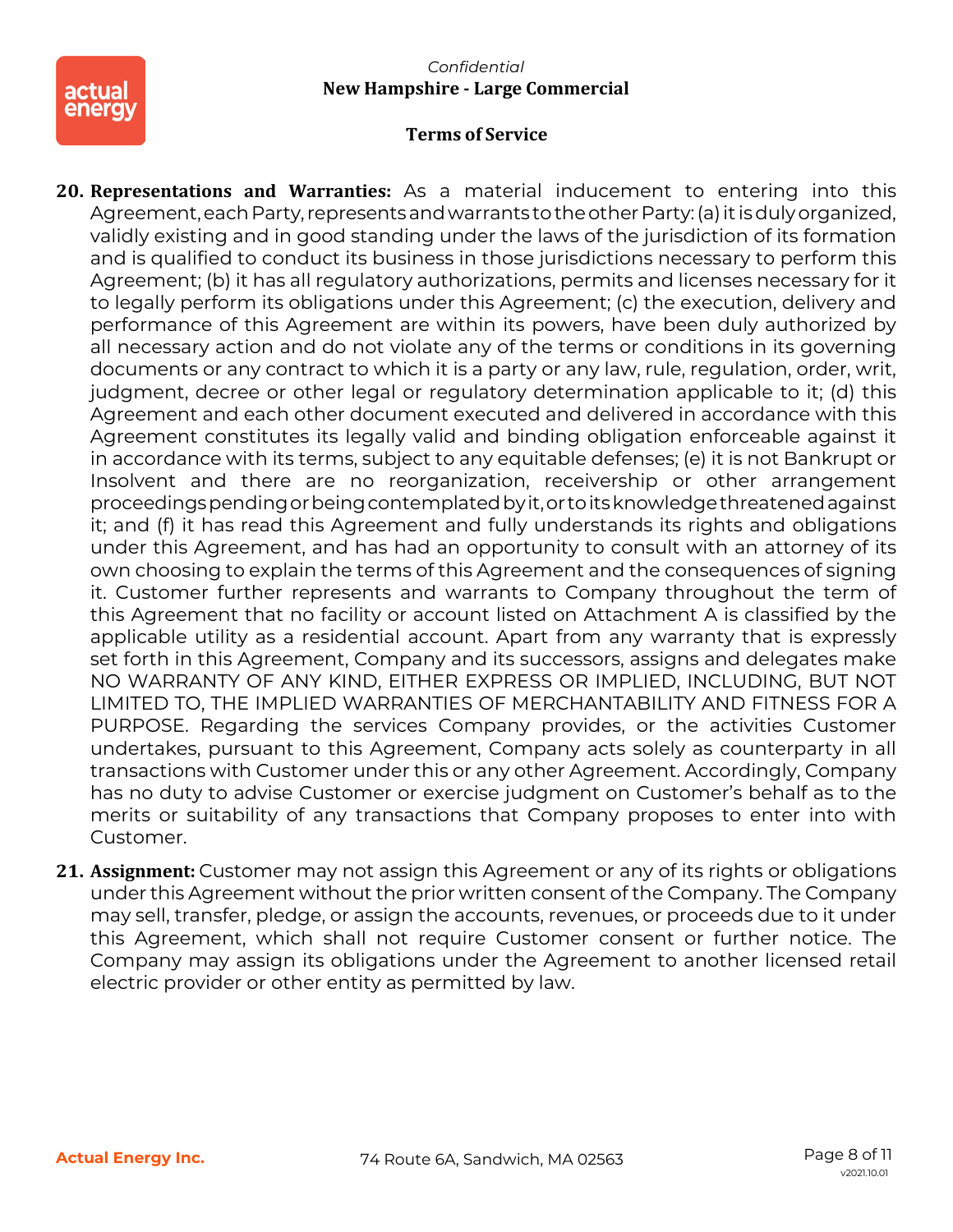

- **22. Change in Law:** In the event that there is a change in law, administrative regulation,or any fees or costs imposed by the applicable ISO or a Governmental Authority, or a change in ISO/RTO Operations, market structure, congestion zone design, or protocols, and such causes the Company to incur capital, operating, or other costs relating to the provision of services contemplated herein, such costs shall be passed through to Customer, provided that, in the event such a change in law renders performance under this Agreement illegal, the Parties shall meet as soon as practicable to attempt to renegotiate the Agreement to comply with such change. If the Parties are unable to amend the Agreement, the Parties' obligations hereunder shall terminate upon the earlier of the date the change in law becomes effective or on the date Customer commences service with a retail energy provider in lieu of Company.
- **23. Governing Law:** THIS AGREEMENT AND ALL MATTERS ARISING OUT OF OR RELATINGTO IT SHALL BE GOVERNED AND CONSTRUED IN ACCORDANCE WITH THE LAWS OFTHE STATE OF NEW HAMPSHIRE, WITHOUT REGARD TO ANY CONFLICTS-OF-LAW PRINCIPLE THAT DIRECTS THE APPLICATION OF ANOTHER JURISDICTION'S LAWS. EACH PARTY CONSENTS TO THE PERSONAL JURISDICTION IN ANY FEDERAL OR STATE COURT WITHIN NEW HAMPSHIRE AND WAIVES ANY RIGHT TO TRIAL BY JURY IN ANY ACTION RELATING TO THIS AGREEMENT.
- **24. No Waiver Provision:** No waiver by any Party of any one or more defaults by the other Party in the performance of any of the provisions of this Agreement will be construed as a waiver of any other default or defaults whether of a like kind or different nature. No delay or failure by Company in enforcing any part of this Agreement shall be deemed a waiver of any of its rights or remedies. If any provision of this Agreement is found to be illegal or unenforceable, the other provisions shall remain effective and enforceable to the greatest extent permitted by law. All confidentiality and indemnity rights will survive the termination of this Agreement. This Agreement may be executed in several counterparts, each of which will be an original and all of which constitute one and the same instrument. In any action or proceeding to collect amounts due under this Agreement, the prevailing Party shall be entitled to recover its collection costs and expenses, including reasonable attorneys' fees, from the other Party.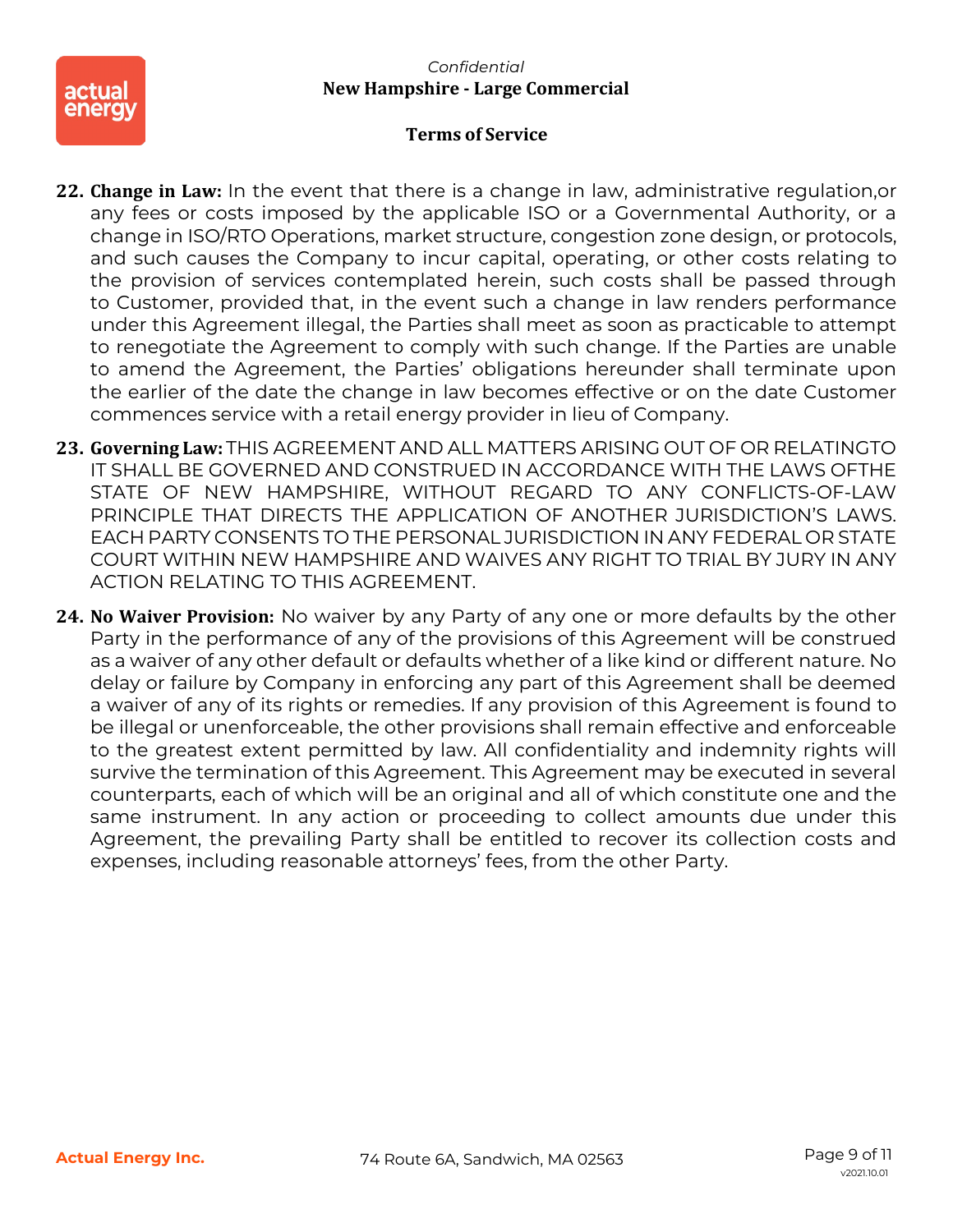

- **25. Enrollment and Contract Authorization:** Customer has read and agrees to the provisions contained in this Agreement. Customer acknowledges receiving Actual Energy's Informational Disclosure Label with, and on the date of its signing of, this Agreement. Customer authorizes Actual Energy to enroll Customer with its EDC as Customer's electricity supplier. Customer understands that it may only designate one company as its retail electric supplier for each account and that there may be a fee charged by its current supplier to switch to Actual Energy. By signing this Agreement and/or accepting electricity supply, the individual undersigning below warrants and represents that he/ she is legally authorized to enter into this Agreement on behalf of Customer. Customer also understands that supply of electricity under this Agreement is conditioned upon Actual Energy's verification of the accuracy of all Customer-provided information with respect to electricity usage and Attachment A. Actual Energy Inc. is licensed by the New Hampshire Public Utilities Commission to provide electric supply services under License No.
- **26. Dispute Resolution:** Contact Actual Energy Customer Care via mail (74 Route 6A, Sandwich, MA 02563), email (customercare@actualenergy.com), or telephone (844- 822-8825) with any complaints or disputes. In the event of an unresolved dispute or complaint, or for general utility information, Customer may contact the New Hampshire Public Utilities Commission (NH PUC) (i) by phone at 1-800-852-3793 or 1- 603-271-2431, Monday through Friday, 8:00am to 4:30pm; (ii) by mail at New Hampshire PublicUtilitiesCommission, 21 South Fruit Street, Suite 10, Concord, NH 03301-2429; (iii) or by website a[thttp://www.puc.nh.gov/ConsumerAffairsForms/complaintfrm.aspx.](http://www.puc.nh.gov/ConsumerAffairsForms/complaintfrm.aspx)
- **27. Environmental Disclosure Statement:** Customer may find Company's Environmental Disclosure Label on Company's website, [https://www.actualenergy.com/wp](https://www.actualenergy.com/wp-content/uploads/2020/03/MA-Disclosure-Label-030302.pdf)[content/uploads/2020/03/MA-Disclosure-Label-030302.pdf](https://www.actualenergy.com/wp-content/uploads/2020/03/MA-Disclosure-Label-030302.pdf)
- **28. Third-party Fees:** If Customer was represented by a third party in connection with the procurement or performance of this Agreement, Customer's price may include that third-party's fee. Customer should consult the contract between Customer and the third-party to determine whether the prices set forth herein include any such fee and, if so, the amount per kilowatt hour of such fee.
- **29. Miscellaneous:** This Agreement sets forth the entire agreement between the Parties respecting this subject matter, and all prior agreements, understandings, and representations, whether oral or written, aremerged in this Agreement. Nomodification or amendment of this Agreement shall be binding on either Party unless in writing and signed by authorized representatives of both Parties. The Parties acknowledge and agree that this Agreement is a "forward contract" and that they are "forward contract merchants" within the meaning of the United States Bankruptcy Code. If any provision of this Agreement is held by a court or regulatory agency of competent jurisdiction to be invalid, void or unenforceable, the remaining provisions shall continuein full force without being invalidated in any way.